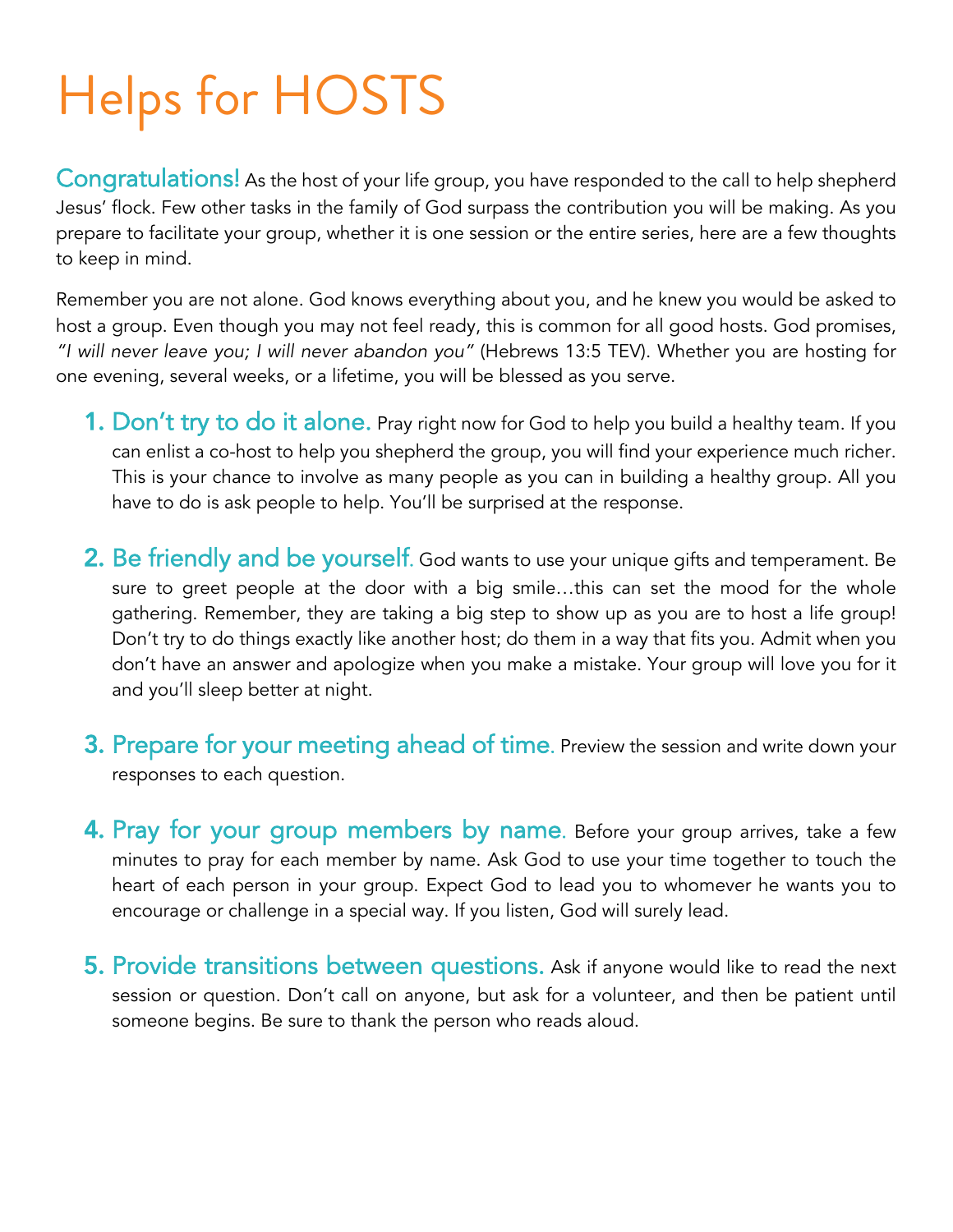6. Break into smaller groups occasionally. With a greater opportunity to talk in a small circle, people will connect more with the study, apply more quickly what they're learning, and ultimately get more out of their life group experience. A small circle also encourages a quiet person to participate and tends to minimize the effects of a more vocal or dominant member.

- 7. Small circles are also helpful during prayer time. People who are unaccustomed to praying aloud will feel more comfortable trying it with just two or three others. Also, prayer requests won't take as much time, so circles will have more time to actually pray. When you gather back with the whole group, you can have one person from each circle briefly update everyone on prayer requests from their subgroups. The other great aspect of subgrouping is that it fosters leadership development. As you ask people in the group to facilitate discussion or to lead a prayer circle, it gives them a small leadership step that can build their confidence.
- 8. Rotate facilitators occasionally. You may be perfectly capable of hosting each time, but you will help others grow in their faith and gifts if you give them opportunities to host the group.

### How do I…

1. How do I re-direct talkative members? When one or two group members seem to be monopolizing the discussion, calling for contributions from others often helps: "What do the rest of you think?" or "Jenny, what ideas do you have about this?"

In some situations you may have to take control of the discussion more strongly, and you may have to talk privately with the "talker," explaining the necessity of group participation. You may be able to enlist him to help you draw others in. This will help him become more sensitive to the contributions of other people.

- **2. How do I get back on track?** A verbal recognition of the fact that the discussion has gotten off on a tangent can usually help you get back to more relevant topics. You could say, "This is interesting. However, we've left our topic. Perhaps we could discuss this further after the group, but for now…" Or you may present a though-provoking question to draw the discussion back to the initial topic. Having an attitude of acceptance toward the tangent is important. Maintain the respect for each member's opinions.
- **3. How do I handle "wrong" answers?** If someone says something that you are quite sure is inaccurate or unbiblical, you may want to solicit a view point from someone else: "Okay,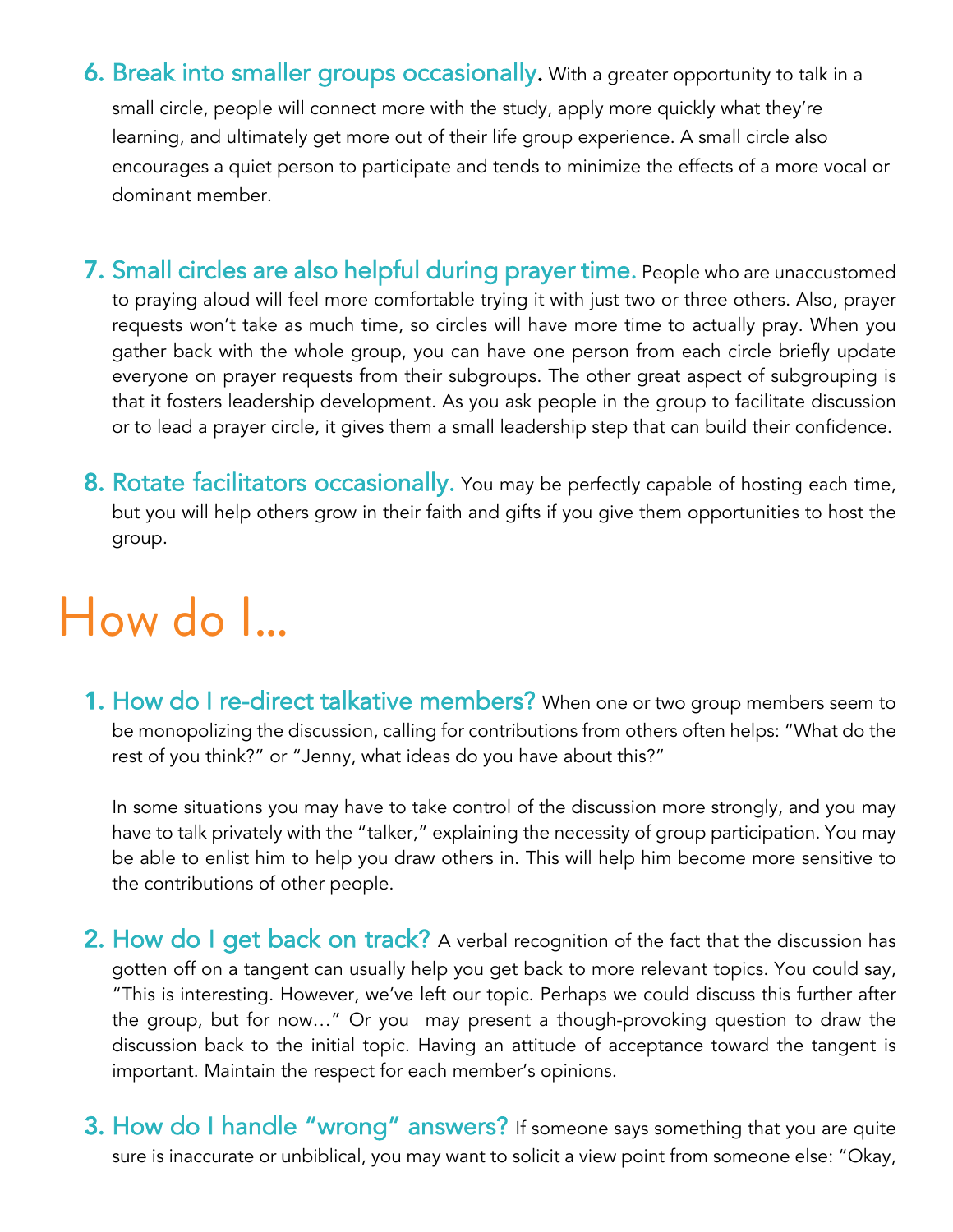what do others think?" or "Does anyone know other Scripture passages that may help us here?" You may want to restate the issue, or ask another question that would help clarify or stimulate further thought. Always try to keep the person from losing "face" or becoming embarrassed if possible.

- 4. How do I handle silence? Don't be afraid of pauses, or try to fill silent moments. If you give everyone time to think, they will bring up good points and ask good questions as the discussion progresses. By being patient, you may be surprised with the number of excellent thoughts the group comes up with. These silent times may seem uncomfortable, but don't be embarrassed or feel as if you must say something.
- 5. How do I handle difficult questions? Don't be afraid of saying, "I don't know" when a difficult question is asked. If you don't know the answer, don't pretend to. You can always look for the answer later, or ask someone else in the group to research it. There is no merit in being thought of as a supposed "know it all", only to find out you don't.

In their book, Growing Young, Kara Powell, Jake Mulder, and Brad Griffin give us some great language to use when handling difficult questions. "Here are four words we recommend (you use when faced with a difficult question): "I don't know, but…"

"We can complete that sentence with any number of helpful phrases to communicate that questions are not only allowed but even welcomed. *I don't know, but . . .*

- ...that's an important question.
- …let's find out together.
- …I wonder that too.
- …I bet you're not the first person to ask that.
- …who do you think we could ask about that?
- …I wonder what stirred up that question just now?
- …God is big enough to take that question.
- …here's what I have experienced about God.
- …thanks for sharing this with us.

You might, of course, have an answer to their question. Even if you do, though, it might be wise to step back and probe a bit before unleashing your "right" answer. Being heard can at times be as—or even more—important than the answer itself."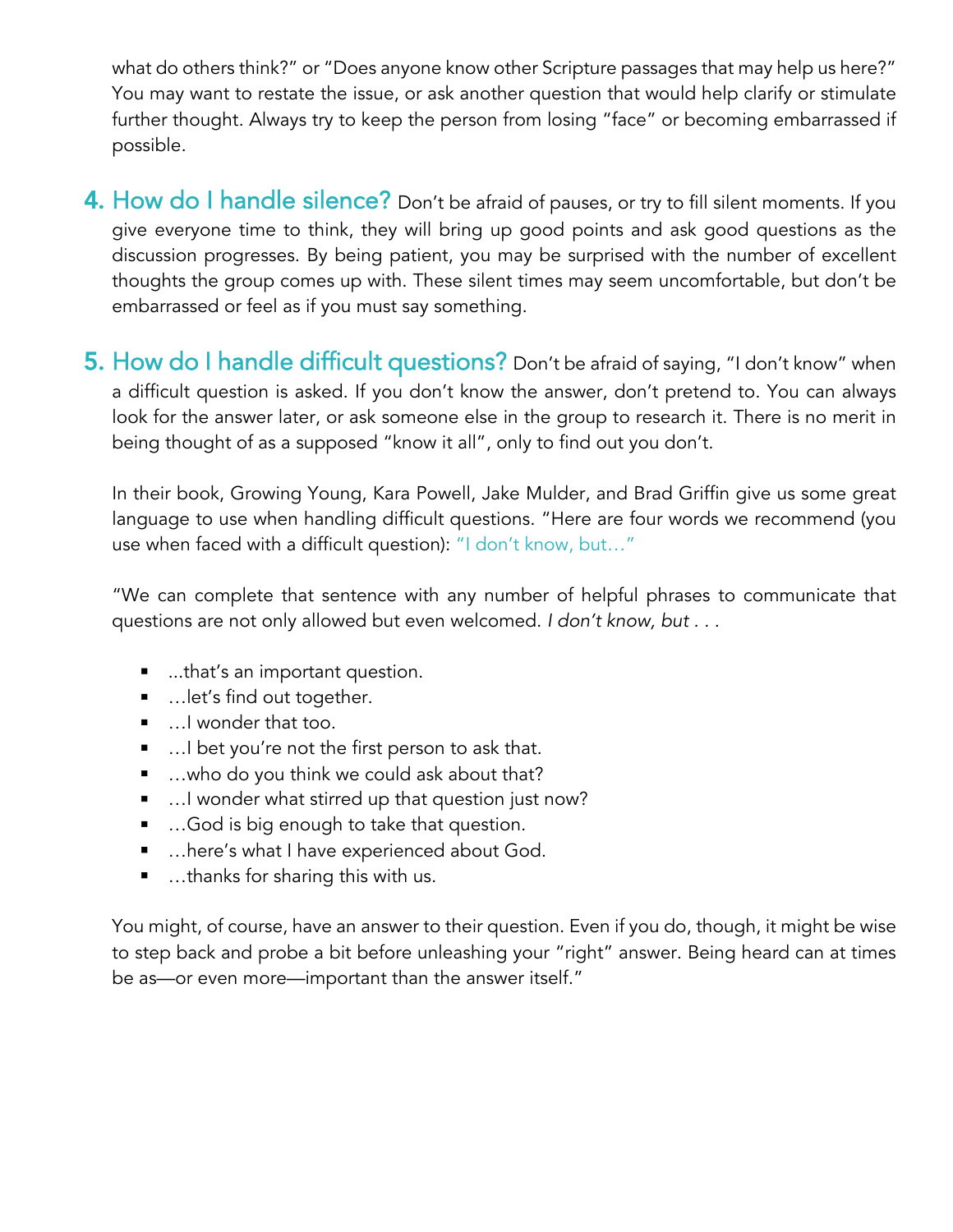## Children In A Life Group

Caring for children is often a concern for life groups. Even though the group meeting and life group primarily benefits the adults, kids can also form community with the other children in the group. We believe there are tremendous benefits in including children in your life group, but there are numerous ways of doing this. Here are some of the main ones:

- **1. Hire a sitter to oversee the children.** Often this can be a teenager. It's important to explain expectations to them and make clear any house rules. EVERYONE should help finance this – even those without kids. Pass a jar each week and pay the sitter a pre-determined amount. If there isn't enough cash coming in, then bring it up and challenge the group (not just those with children) to do more. If you have more than enough, just keep the extra in the jar for future weeks.
- 2. Ask a responsible older brother or sister from the group. Everything from option #1 usually applies, though you might pay them less. This can lead to tension if there are problems with their performance but deal with it directly.
- 3. Take turns caring for the children. It is important that this be the agreed responsibility of EVERYONE in the group, not just the women or just the ones with children. If someone is not especially good with kids be sure to team them up with someone who's experienced, but everyone needs to shoulder the responsibility.
- 4. Don't do any childcare. Some groups don't do childcare because everyone in the group has children that are older or perhaps the group is made up of single adults without children or young married couples with no children yet. But once children are involved it is important that you make a plan that makes it possible for these people to be involved with your life group.
- 5. Take an offering. If just one or two families in your life group have children you can decide to pass an offering plate each week to help them care for the expense of hiring a sitter at their home. It's unrealistic for most families to absorb the full expense on their own, but in some cases this is a good option as long as you are dealing with just one or two families.
- **6. Include the children.** Involve the children for part of your group time. Let them answer an icebreaker or two, be a part of the snack time or prayer. Have a plan for the remainder of your group time, perhaps utilizing one of the other options mentioned, though it's for a shorter period of time.
- 7. Have childcare in a different home nearby. This can often be a good option if you can arrange it for children that have trouble leaving their parents alone or if you have a LOT of kids. Give the sitters everyone's cell numbers or the number for the host home and if there's